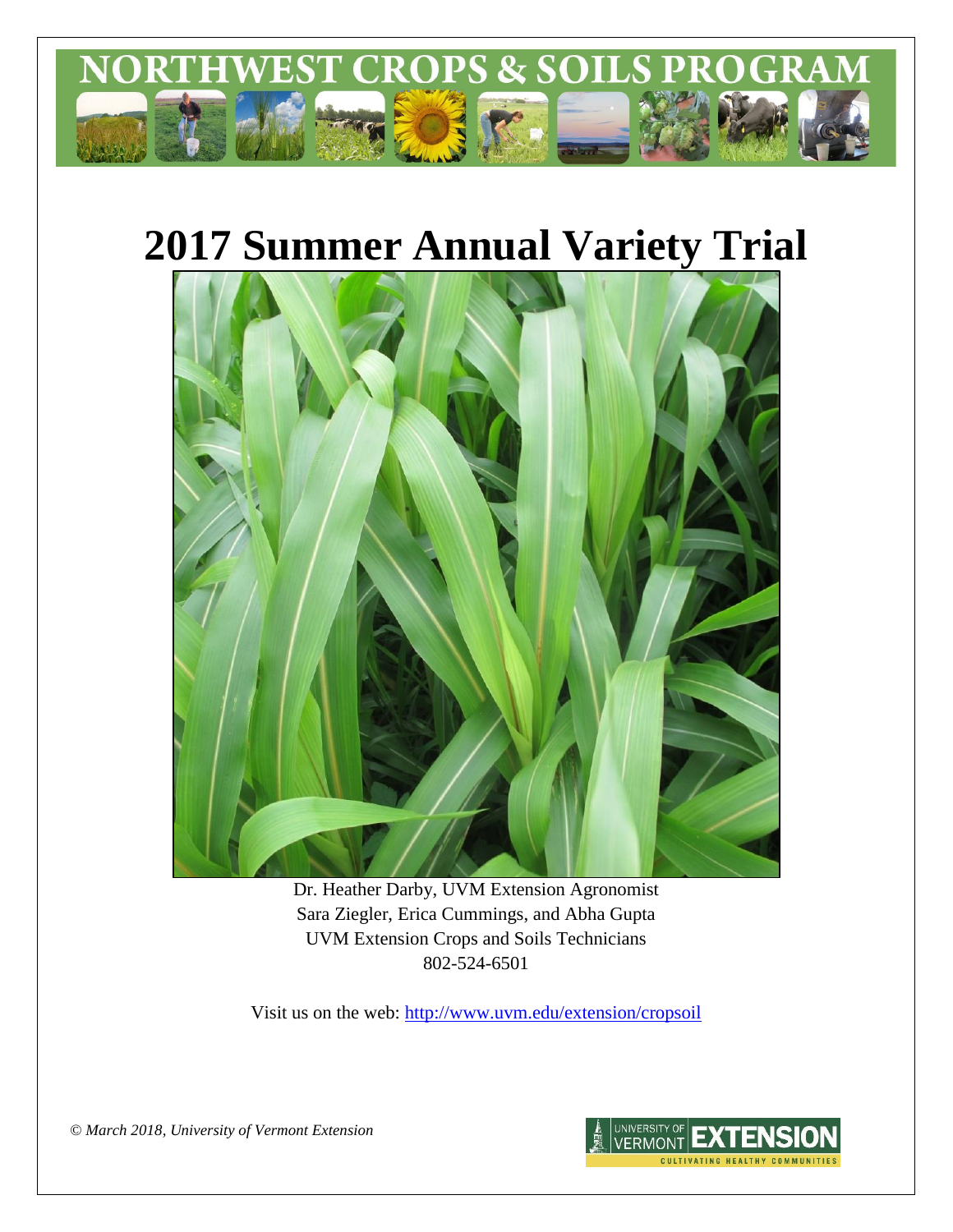#### **2017 SUMMER ANNUAL VARIETY TRIAL**

Dr. Heather Darby, University of Vermont Extension heather.darby[at]uvm.edu

Warm season grasses, such as sudangrass, and millet can provide quality forage in the hot summer months, when the cool season grasses enter dormancy and decline in productivity. The addition of summer annuals into a rotation can provide a harvest of high-quality forage for stored feed or grazing during this critical time. Generally, summer annuals germinate quickly, grow rapidly, are drought resistant, and have high productivity and flexibility in utilization. The UVM Extension Northwest Crops and Soils team conducted this variety trial to evaluate the yield and quality of warm season annual grasses.

## **MATERIALS AND METHODS**

A trial was initiated at Borderview Research Farm in Alburgh, VT on 12-Jun 2017. Plots were managed with practices similar to those used by producers in the surrounding area (Table 1). The previous crop was winter barley. The field was disked and spike tooth harrowed prior to planting. Sixteen varieties of summer annual species were compared (Table 2). Plots were seeded with a Great Plains small plot drill at a seeding rate of 50 lbs  $ac^{-1}$  for the sorghums, sudangrasses and sorghum x sudangrass crosses and 20 lbs  $ac^{-1}$  for millets.

| <b>Trial Information</b>         | <b>Borderview Research Farm-Alburgh, VT</b>   |  |  |  |
|----------------------------------|-----------------------------------------------|--|--|--|
| Soil Type                        | Benson rocky silt loam                        |  |  |  |
| Previous crop                    | Winter barley                                 |  |  |  |
| Planting date                    | $12$ -Jun                                     |  |  |  |
| First harvest date               | $8-Aug$                                       |  |  |  |
| Second harvest date              | $13-Sep$                                      |  |  |  |
| Seeding rates: Millet            | $20$ lbs ac <sup>-1</sup>                     |  |  |  |
| Sorghum, Sudangrass, and hybrids | $50$ lbs ac <sup>-1</sup>                     |  |  |  |
| Tillage methods                  | Mold board plow, disk, and spike tooth harrow |  |  |  |

**Table 1. General plot management, 2017.**

Plots were harvested with a Carter flail forage harvester on 8-Aug in an area of 3' x 20'. Due to uneven regrowth, only plots which reached at least 24" at the time of the second harvest were harvested by hand in a 0.25m<sup>2</sup> area. An approximate 1 lb subsample from each plot was collected and dried at each harvest to determine dry matter and calculate dry matter yields. The samples were then ground and analyzed for crude protein (CP), acid detergent fiber (ADF), neutral detergent fiber (NDF), and NDF digestibility (NDFD) at the University of Vermont Cereal Testing Lab (Burlington, VT) with a FOSS NIRS (near infrared reflectance spectroscopy) DS2500 Feed and Forage analyzer.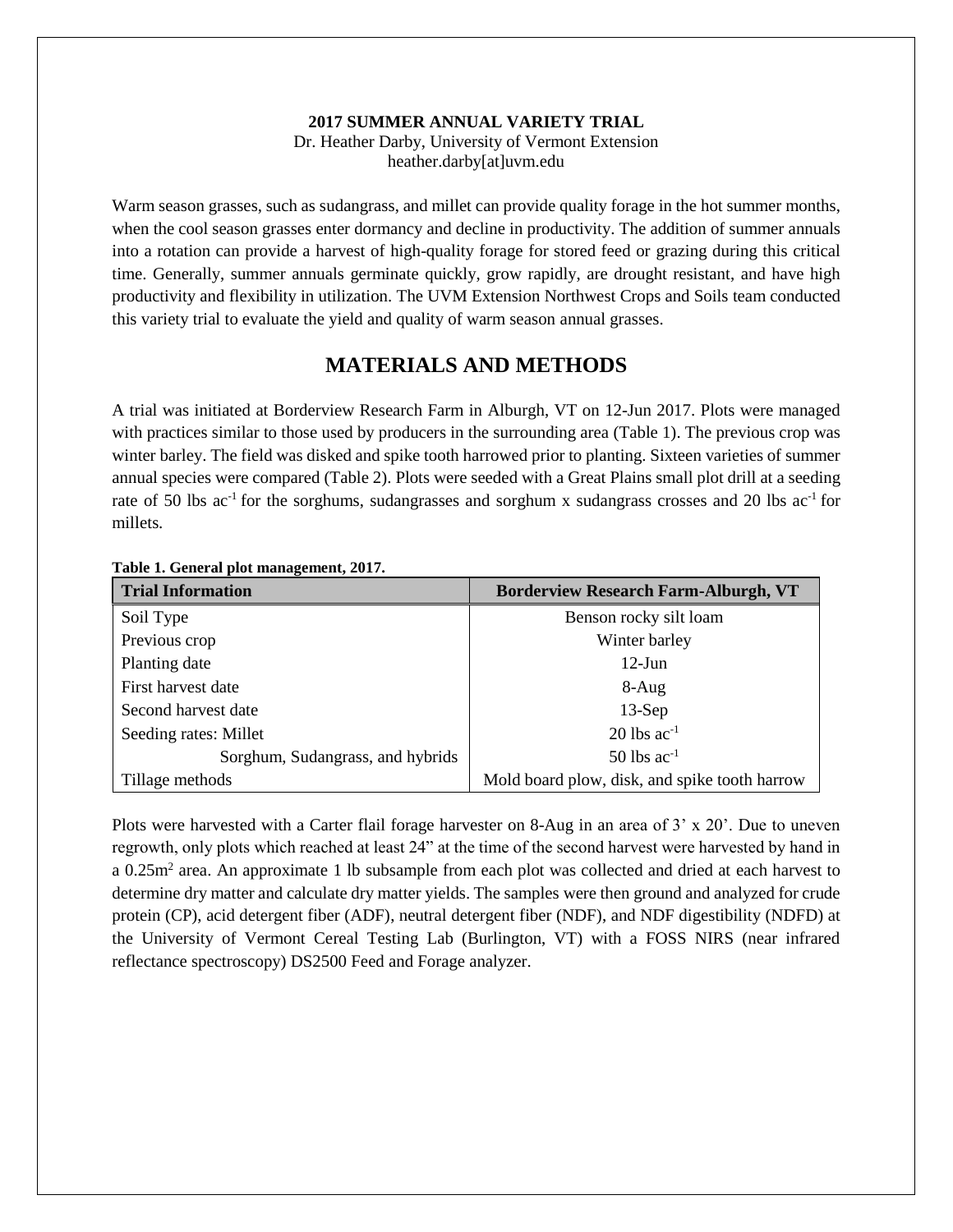| <b>Variety</b> | <b>Species</b>                                                                              | <b>Characteristics</b> | Company                 |  |
|----------------|---------------------------------------------------------------------------------------------|------------------------|-------------------------|--|
| Exceed         | Pearl Millet                                                                                | BMR, Dwarf             | Seedway, LLC            |  |
| <b>FSG 315</b> | <b>Pearl Millet</b>                                                                         | <b>BMR, Dwarf</b>      | Alta Seeds              |  |
| Prime 180      | Pearl Millet                                                                                | BMR, Dwarf             | King's Agriseed         |  |
| Tifleaf 3      | Pearl Millet                                                                                | Dwarf                  | Alta Seeds              |  |
| Wonderleaf     | Pearl Millet                                                                                |                        | Alta Seeds              |  |
| AF 7102        | Sorghum                                                                                     | <b>BMR, Dwarf</b>      | Seedway, LLC            |  |
| AS 6401        | Sorghum x Sudangrass                                                                        | Seedway, LLC           |                         |  |
| Green Grazer V | Sorghum x Sudangrass                                                                        |                        | <b>Alta Seeds</b>       |  |
| Sweet 6        | Sorghum x Sudangrass                                                                        | <b>BMR</b>             | Seedway, LLC            |  |
| 400x38         | Sorghum x Sudangrass                                                                        |                        | <b>Richardson Seeds</b> |  |
| AS 9301        | Sudangrass                                                                                  | <b>BMR</b>             | Alta Seeds              |  |
| Hayking        | Sudangrass                                                                                  | <b>BMR</b>             | King's Agriseed         |  |
| Piper          | Sudangrass                                                                                  |                        | Seedway, LLC            |  |
| ProMax         | Sudangrass                                                                                  | <b>BMR</b>             | Seedway, LLC            |  |
| SSG 886        | Sudangrass                                                                                  | <b>BMR</b>             | Seedway, LLC            |  |
| 6-species mix  | <b>Buckwheat</b><br>Annual ryegrass<br>Millet<br>Sunflower<br>Sainfoin<br><b>Red Clover</b> |                        |                         |  |

**Table 2. Summer annual varieties, characteristics, and seed source, 2017.** 

Mixtures of true proteins, composed of amino acids, and non-protein nitrogen make up the crude protein (CP) content of forages. The bulky characteristics of forage come from fiber. Forage feeding values are negatively associated with fiber since the less digestible portions of the plant are contained in the fiber fraction. The detergent fiber analysis system separates forages into two parts: cell contents, which include sugars, starches, proteins, non-protein nitrogen, fats and other highly digestible compounds; and the less digestible componentsfound in the fiber fraction. The total fiber content of forage is contained in the neutral detergent fiber (NDF) which includes cellulose, hemicellulose, and lignin. This measure indicates the bulky characteristic of the forage and therefore is negatively correlated with animal dry matter intake. The portion of the NDF that is digestible within 48 hours is represented by NDFD48. The acid detergent fraction (ADF) is composed of highly indigestible fiber and therefore is negatively correlated with digestibility. Results were analyzed with an analysis of variance in SAS (Cary, NC). The Least Significant Difference (LSD) procedure was used to separate cultivar means when the F-test was significant ( $p < 0.10$ ).

Variations in yield and quality can occur because of variations in genetics, soil, weather and other growing conditions. Statistical analysis makes it possible to determine whether a difference among varieties is real, or whether it might have occurred due to other variations in the field. At the bottom of each table, a LSD value is presented for each variable (i.e. yield). Least Significant differences (LSD's) at the 10% level of probability are shown. Where the difference between two treatments within a column is equal to or greater than the LSD value at the bottom of the column, you can be sure in 9 out of 10 chances that there is a real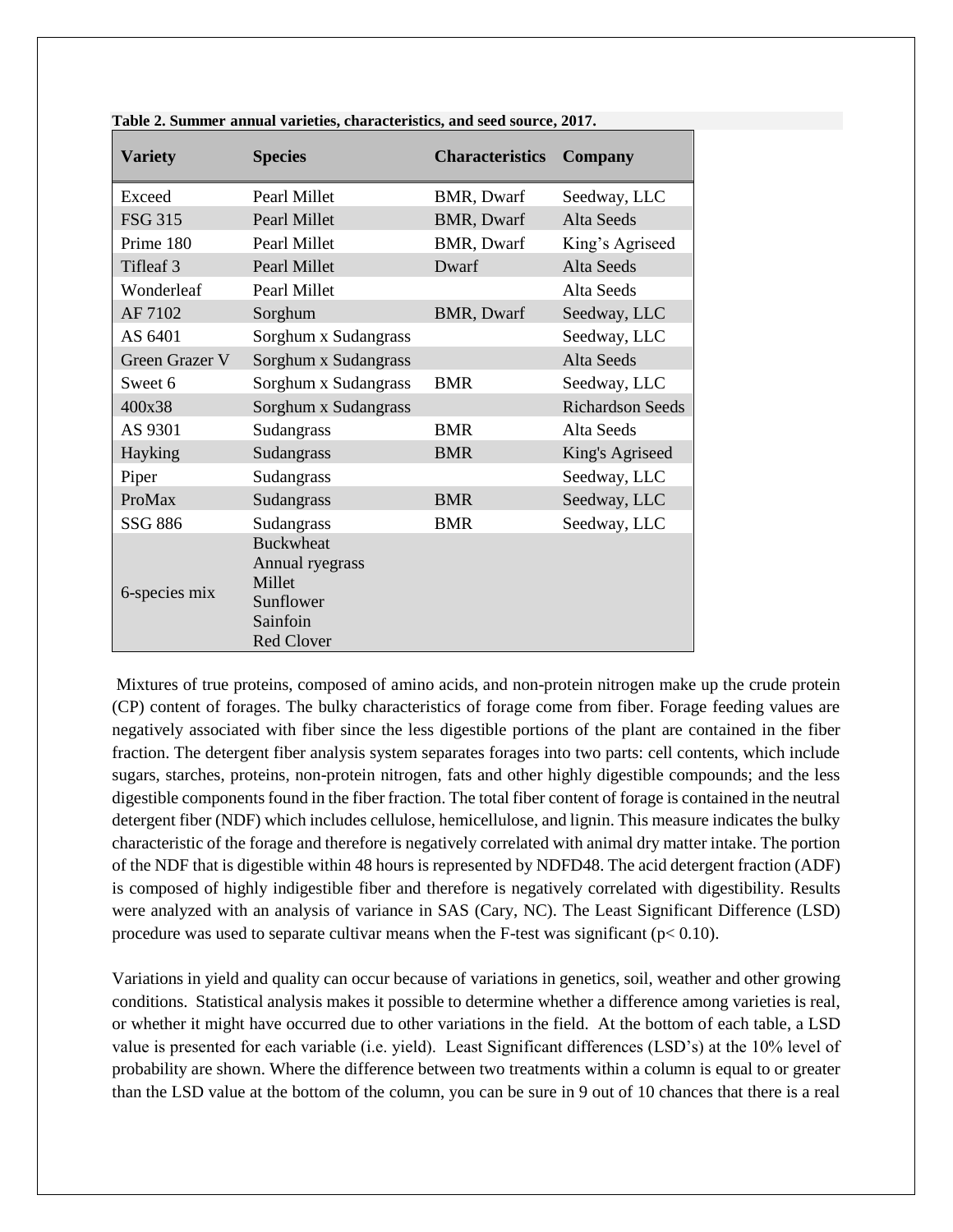difference between the two varieties. Treatments that were not significantly lower in performance than the highest value in a particular column are indicated with an asterisk. In this example,

A is significantly different from C but not from B. The difference between A and B is equal to 1.5, which is less than the LSD value of 2.0. This means that these varieties did not differ in yield. The difference between A and C is equal to 3.0, which is greater than the LSD value of 2.0. This means that the yields of these varieties were significantly different from one another. The asterisk indicates that B was not significantly lower than the top yielding variety.

| <b>Variety</b> | Yield  |
|----------------|--------|
| A              | 6.0    |
| B              | $7.5*$ |
| 0              | $9.0*$ |
| <b>LSD</b>     | 2.0    |

## **RESULTS**

Seasonal precipitation and temperatures recorded with a Davis Instruments Vantage Pro 2 weather station with WeatherLink data logger in Alburgh, VT are shown in Table 3. From June through August there was an accumulation of 2048 Growing Degree Days (GDDs) in Alburgh, which is 354 GDDs more than the 30-year average. Rainfall was above average for all months except for September. Temperatures conversely were below average for June-August but above average for September. Slow emergence and growth of the crop was a result of wet soil conditions and cool temperatures. The poor growing conditions delayed the second harvest until mid-September at which time not all of the varieties had adequate regrowth to allow for harvest. As mild conditions persisted into October, some of the treatments may have gained enough growth to harvest at a later date, however this was not investigated in this trial; such treatments were considered to have not produced two harvests this season.

| Tubic of Deubonul weather wata concetted in Thiburght + 14 #017. |         |             |               |                  |  |  |  |
|------------------------------------------------------------------|---------|-------------|---------------|------------------|--|--|--|
| Alburgh, VT                                                      | June    | <b>July</b> | <b>August</b> | <b>September</b> |  |  |  |
| Average temperature $(^{\circ}F)$                                | 65.4    | 68.7        | 67.7          | 64.4             |  |  |  |
| Departure from normal                                            | $-0.39$ | $-1.90$     | $-1.07$       | 3.76             |  |  |  |
|                                                                  |         |             |               |                  |  |  |  |
| Precipitation (inches)                                           | 5.64    | 4.88        | 5.54          | 1.84             |  |  |  |
| Departure from normal                                            | 1.95    | 0.73        | 1.63          | $-1.80$          |  |  |  |
|                                                                  |         |             |               |                  |  |  |  |
| Growing Degree Days (base 50°F)                                  | 468     | 580         | 553           | 447              |  |  |  |
| Departure from normal                                            | $-7$    | $-60$       | $-28$         | 129              |  |  |  |

**Table 3. Seasonal weather data collected in Alburgh, VT, 2017.**

Based on weather data from a Davis Instruments Vantage Pro2 with WeatherLink data logger. Historical averages are for 30 years of NOAA data (1981-2010) from Burlington, VT.

#### *Variety Performance by Cutting*

At the first harvest, varieties differed significantly in height and forage quality characteristics but not in yield (Table 4). Heights ranged from 46.2 cm to 134 cm. The shortest varieties were pearl millet varieties while the tallest were sudangrass varieties and the 6-species mixture. Crude protein levels varied considerably ranging from 11.4% to 17.0%. The highest protein level was produced by the pearl millet variety Exceed at 17.0%. This was statistically similar to five other varieties including all other pearl millet varieties and one sorghum x sudangrass variety 400x38. The ADF values ranged from 31.3% to 40.7%. The lowest content was found in the pearl millet variety 'Tifleaf 3' which was statistically similar to ten others varieties. ADF was highest in the 6-species mixture. The NDF concentrations followed a similar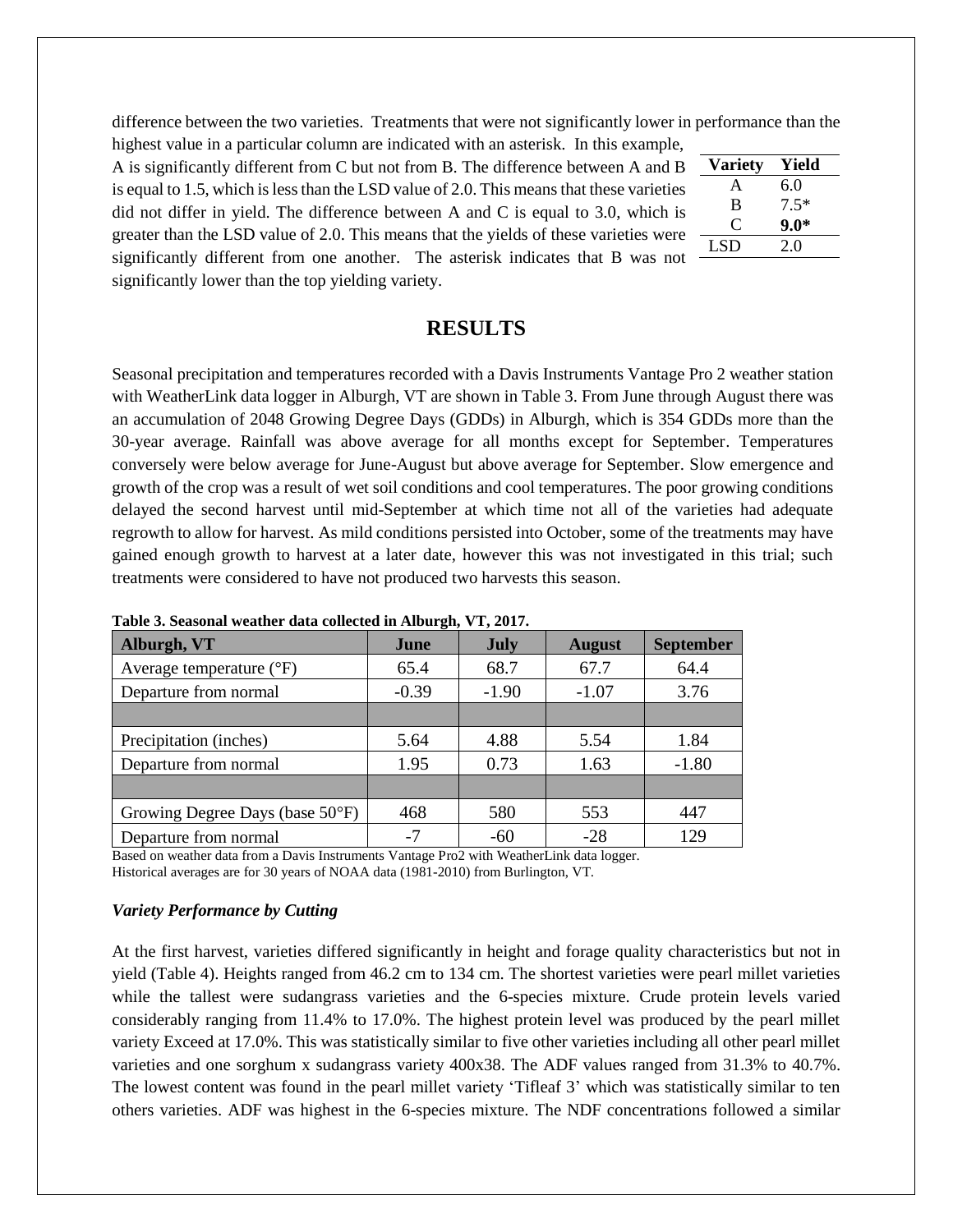pattern with the lowest levels also observed in the millet varieties. The NDF digestibility ranged from 45.6% to 67.1%. The highest digestibility was found in the pearl millet variety Prime 180. This was statistically similar to five other varieties including three other pearl millets and two sorghum x sudangrass varieties. The lowest digestibility was found in the 6-species mixture. This was likely due to the high proportion of tall-stemmed buckwheat and sunflowers in the mixture. Yields ranged from  $0.996$  to  $2.86$  tons ac<sup>-1</sup>. However, due to high variation within the treatments, these differences were not statistically significant. In general, however, the yield attained in this trial was high considering the lack of GDDs and high rainfall through the season. The yields were consistent with previous trials in which we see a higher yield potential from the sudangrasses compared to millet or sorghum x sudangrass varieties.

| <b>Variety</b>        | <b>Species</b>       | Height | Dry matter<br>(DM) | <b>DM</b> yield | <b>Crude</b><br>protein | <b>ADF</b> | <b>NDF</b> | NDFD48   |
|-----------------------|----------------------|--------|--------------------|-----------------|-------------------------|------------|------------|----------|
|                       |                      | cm     | $\%$               | tons $ac^{-1}$  |                         | -% of DM-- |            | % of NDF |
| Exceed                | Pearl Millet         | 55.9   | 18.8               | 1.68            | 17.0                    | $31.4*$    | 51.9*      | $65.5*$  |
| <b>FSG 315</b>        | Pearl Millet         | 46.2   | 21.0               | 0.996           | $15.2*$                 | $31.6*$    | 52.8*      | $64.8*$  |
| Prime 180             | Pearl Millet         | 58.8   | 19.0               | 1.61            | $16.6*$                 | $32.4*$    | $52.6*$    | 67.1     |
| Tifleaf 3             | Pearl Millet         | 61.7   | 17.9               | 1.27            | 15.7*                   | 31.3       | 51.3       | 63.4     |
| Wonderleaf            | Pearl Millet         | 72.5   | 18.3               | 1.69            | $16.0*$                 | 31.9*      | 52.6*      | $64.6*$  |
| AF 7102               | Sorghum              | 69.3   | 19.6               | 1.80            | 12.8                    | $35.4*$    | 58.4       | 62.8     |
| AS 6401               | Sorghum x Sudangrass | 84.7   | 17.3               | 1.60            | 11.4                    | 33.8*      | 57.2       | $65.1*$  |
| Green Grazer V        | Sorghum x Sudangrass | 97.6   | 19.1               | 1.65            | 11.9                    | 35.9       | 59.4       | 58.3     |
| Sweet 6               | Sorghum x Sudangrass | 76.7   | 23.2               | 1.37            | 12.3                    | 34.6       | 58.7       | $63.6*$  |
| 400x38                | Sorghum x Sudangrass | 63.8   | 22.1               | 1.57            | $14.6*$                 | $32.5*$    | $55.1*$    | 62.4     |
| AS 9301               | Sudangrass           | 98.5   | 18.6               | 2.33            | 12.6                    | $35.3*$    | 59.1       | 62.0     |
| Hayking               | Sudangrass           | 106*   | 20.6               | 2.48            | 13.2                    | 34.9*      | 57.9       | 60.4     |
| Piper                 | Sudangrass           | 109*   | 21.9               | 2.62            | 12.4                    | 37.6       | 61.6       | 54.6     |
| ProMax                | Sudangrass           | 109*   | 20.4               | 1.79            | 13.1                    | 36.6       | 59.0       | 57.6     |
| <b>SSG 886</b>        | Sudangrass           | 93.2   | 20.1               | 1.99            | 12.2                    | $34.6*$    | 58.5       | 62.2     |
| Mix                   | 6-species mixture    | 134    | 21.3               | 2.86            | 12.6                    | 40.7       | $55.1*$    | 45.6     |
| LSD $(p = 0.10)$      |                      | 32.3   | <b>NS</b>          | <b>NS</b>       | 2.90                    | 4.24       | 5.15       | 3.56     |
| <b>First Cut Mean</b> |                      | 83.5   | 19.9               | 1.83            | 13.7                    | 34.4       | 56.3       | 61.2     |

#### **Table 4. Yield and quality of 16 summer annual varieties, 1st cut, 2017.**

\*Treatments with an asterisk performed statistically similar to the top performer in **bold.**

NS- Not statistically significant.

Of the sixteen varieties in the trial, only 9 reached heights of at least 24" at the time of the second harvest and were therefore harvested (Table 5). The variety that regrew to the tallest height was the sudangrass variety Hayking which reached 74.0 cm at the time of the second harvest. This was statistically similar to three other varieties. Yield ranged from  $0.964$  to  $1.92$  tons ac<sup>-1</sup> with the sudangrass variety Hayking also producing the highest yield. Due to high variation within the treatments, these differences were not statistically significant. Varieties also did not differ in terms of CP which averaged 14.5% for this cut.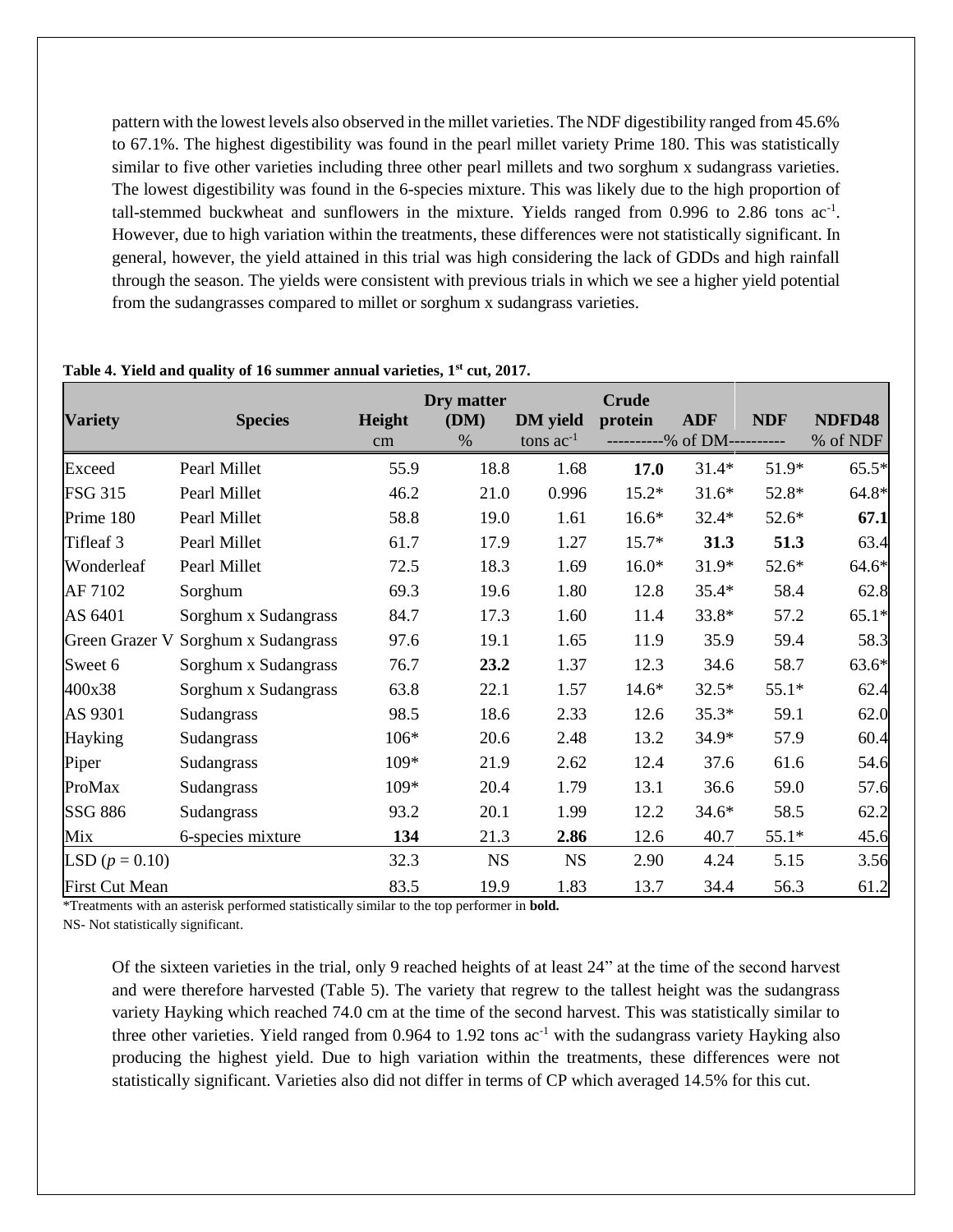|                  |                      |         | Dry       | <b>Dry</b><br>matter | <b>Crude</b> |            |            |          |
|------------------|----------------------|---------|-----------|----------------------|--------------|------------|------------|----------|
| <b>Variety</b>   | <b>Species</b>       | Height  | matter    | yield                | protein      | <b>ADF</b> | <b>NDF</b> | NDFD48   |
|                  |                      | cm      | %         | tons $ac^{-1}$       |              | % of DM    |            | % of NDF |
| Exceed           | Pearl Millet         | 57.3    | 22.4      | 1.45                 | 15.0         | 33.1       | 54.9*      | 65.3     |
| <b>FSG 315</b>   | Pearl Millet         | 50.3    | 22.1      | 1.43                 | 13.5         | 34.1       | 57.4       | $63.5*$  |
| Prime 180        | Pearl Millet         | 51.8    |           |                      |              |            |            |          |
| Tifleaf 3        | Pearl Millet         | 59.7    | 22.4      | 1.44                 | 14.5         | 33.3       | 54.4       | $63.4*$  |
| Wonderleaf       | Pearl Millet         | $67.6*$ | 22.3      | 1.72                 | 14.4         | 33.3       | 54.9*      | 63.4*    |
| AF 7102          | Sorghum              | 45.4    |           |                      |              |            |            |          |
| AS 6401          | Sorghum x Sudangrass | 40.0    | 20.3      | 1.06                 | 13.6         | 33.1       | 56.4       | 61.8     |
| Green Grazer V   | Sorghum x Sudangrass | 53.0    |           |                      |              |            |            |          |
| Sweet 6          | Sorghum x Sudangrass | 41.9    |           |                      |              |            |            |          |
| 400x38           | Sorghum x Sudangrass | 45.4    |           |                      |              |            |            |          |
| AS 9301          | Sudangrass           | 51.3    | 21.2      | 0.964                | 15.2         | 31.9       | $55.1*$    | $64.1*$  |
| Hayking          | Sudangrass           | 74.0    | 23.9      | 1.92                 | 14.8         | 33.7       | 56.6       | $63.0*$  |
| Piper            | Sudangrass           | $73.5*$ | 23.1      | 1.32                 | 15.9         | 37.0       | 59.8       | 53.0     |
| ProMax           | Sudangrass           | 68.9*   | 22.0      | 1.08                 | 13.5         | 33.3       | 56.4       | 60.7     |
| SSG 886          | Sudangrass           | 53.0    |           |                      |              |            |            |          |
| Mix              | 6-species            | 0.00    |           |                      |              |            |            |          |
| LSD $(p = 0.10)$ |                      | 13.8    | <b>NS</b> | <b>NS</b>            | <b>NS</b>    | 1.05       | 1.80       | 2.74     |
| Second Cut Mean  |                      | 53.3    | 22.2      | 1.38                 | 14.5         | 33.6       | 56.2       | 62.0     |

**Table 5. Yield and quality of 16 summer annual varieties, 2nd cut, 2017.**

\*Treatments with an asterisk performed statistically similarly to the top performer in **bold.** NS- Not statistically significant.

Varieties did differ in terms of the quality parameters ADF, NDF, and NDF digestibility. The ADF concentration was lowest in the sudangrass variety AS 9301, which was statistically lower than all other varieties. The lowest NDF content was found in the pearl millet variety Tifleaf 3, which was statistically similar to three other varieties. The highest ADF and NDF concentrations were found in the sudangrass variety Piper with 37.0% and 59.8% respectively. The NDF digestibility was also lowest for this variety at 53.0% while the highest digestibility was 65.3% found in the pearl millet variety Exceed. This was statistically similar to five other varieties including all other millet and two sudangrass varieties.

### *Variety Performance across Cuttings*

Over both cuttings, summer annual varieties differed significantly in yields (Figure 1). Overall, total yields ranged from 1.61 to 4.39 tons  $ac^{-1}$ . The highest yielding variety was the sudangrass variety Hayking which performed statistically similarly to three other varieties. The lowest yielding variety was the sorghum x sudangrass hybrid Sweet 6, which produced under 2 tons of dry matter per acre and was statistically similar to six other varieties. By species, we observed the highest yields being produced by sudangrasses followed by the 6-species mixture and pearl millets. However, the species and varieties also differed in their regrowth and quality. The millets, in general, offered higher protein, lower ADF and NDF contents, and higher NDF digestibility. All of these factors should be considered when selecting varieties.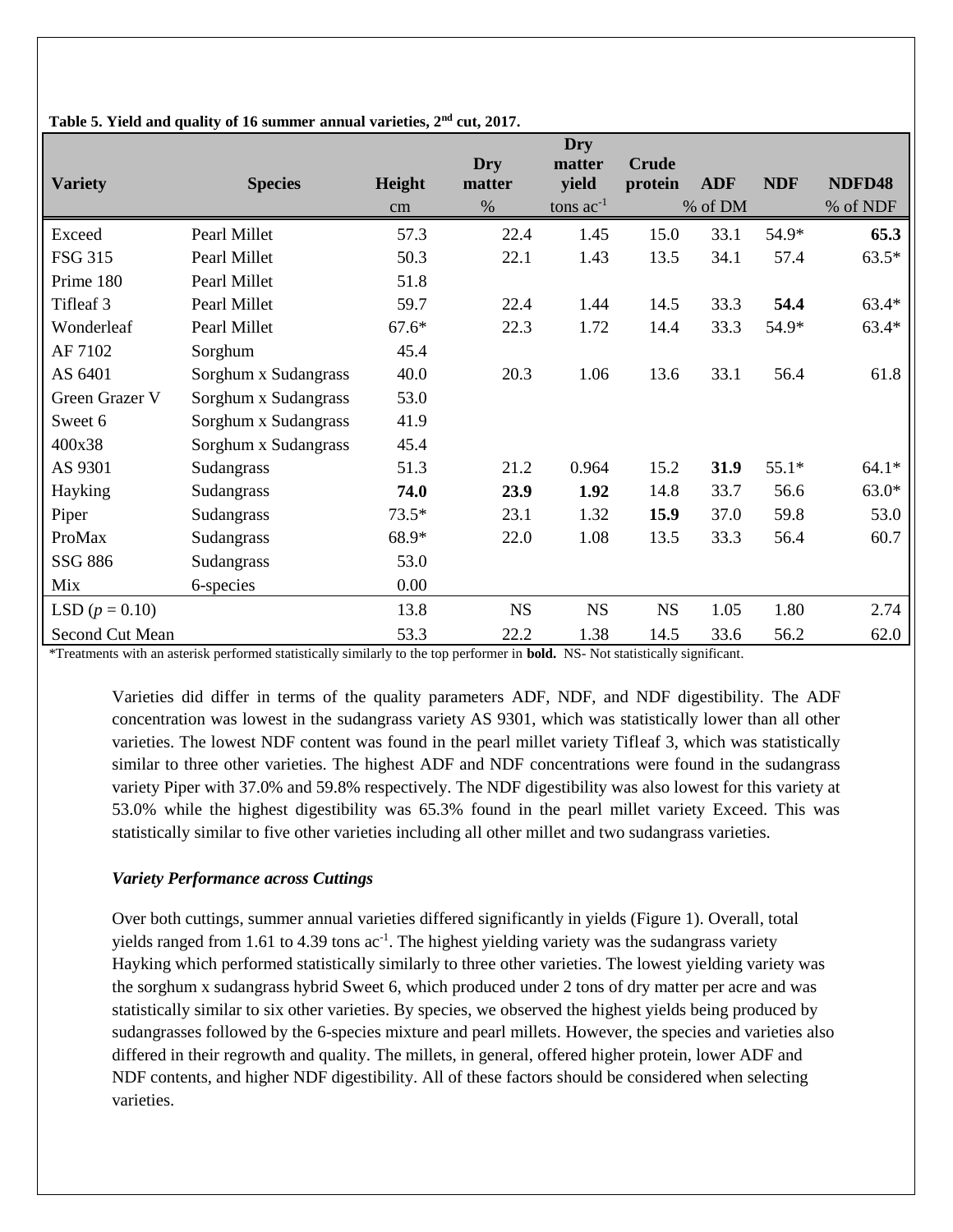

**Figure 1. Yield of 16 summer annual varieties, 2017.** Treatments that share letters performed statistically similarly in terms of overall yield.